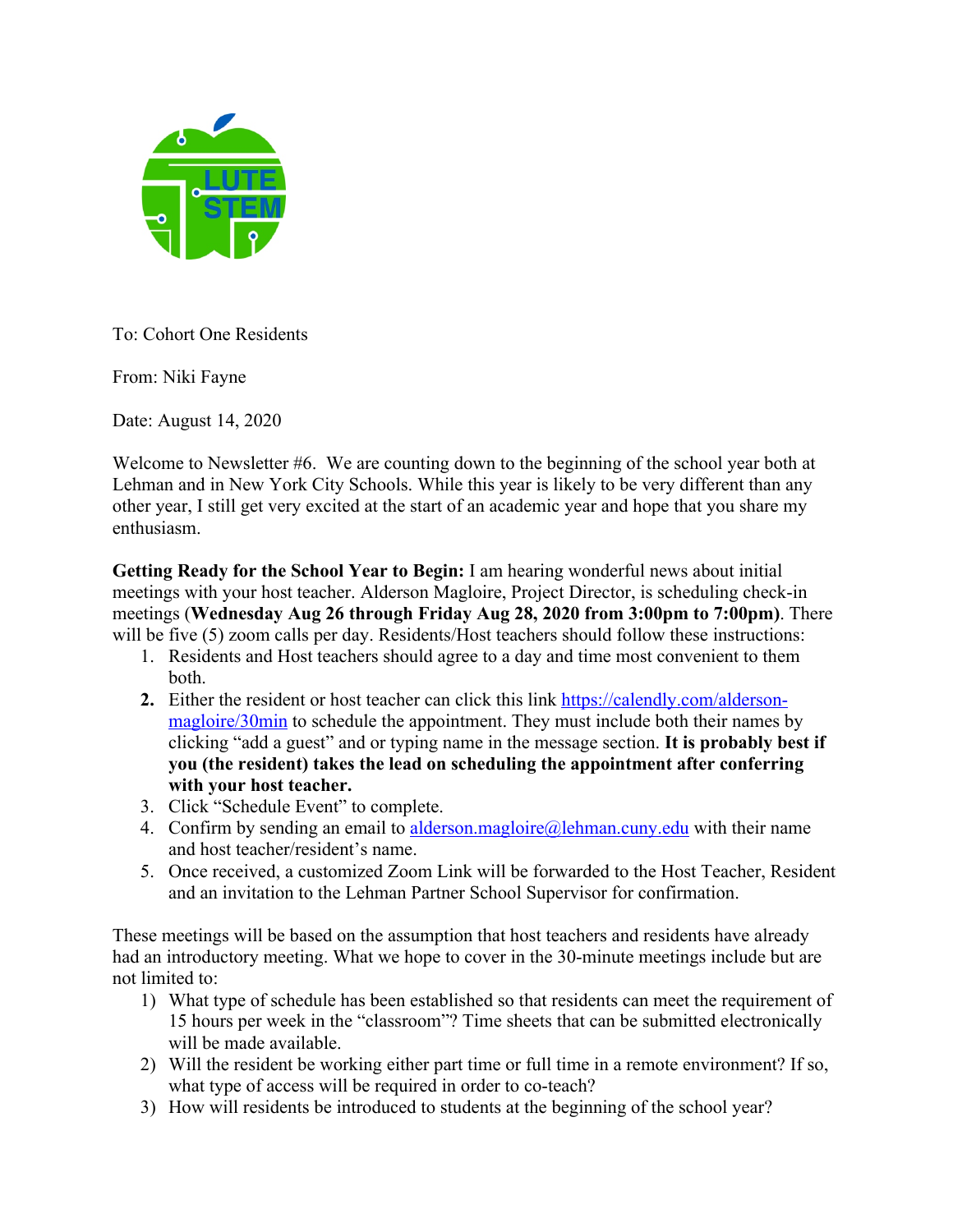4) Do you have any questions or concerns that you want to raise that we can answer during this meeting or in a follow up communication? I will be scheduling Zoom meetings that will focus on Handbook details in early September. Please review the handbook with your host teacher and collect questions that you need me to answer during this information meeting.

## **Multiple Literacies**:

To date, 8 of our 15 residents have earned their Orientation Badge. A shout-out to Emmie Suarez, who completed both playlists (in addition to Jessica Choe, Ifeoma Ezehanyika, and Juanita Myers who completed both Multiple Literacies Play Lists as of last week's newsletter). You need to get moving with this workshop. I would appreciate it if, once you submit work for review, you email me so that I have the opportunity to comment on your work.



**Some More Fun Facts About Cohort One:** Our first cohort is racially and ethnically diverse with a sizable number of individuals who speak two or more languages: